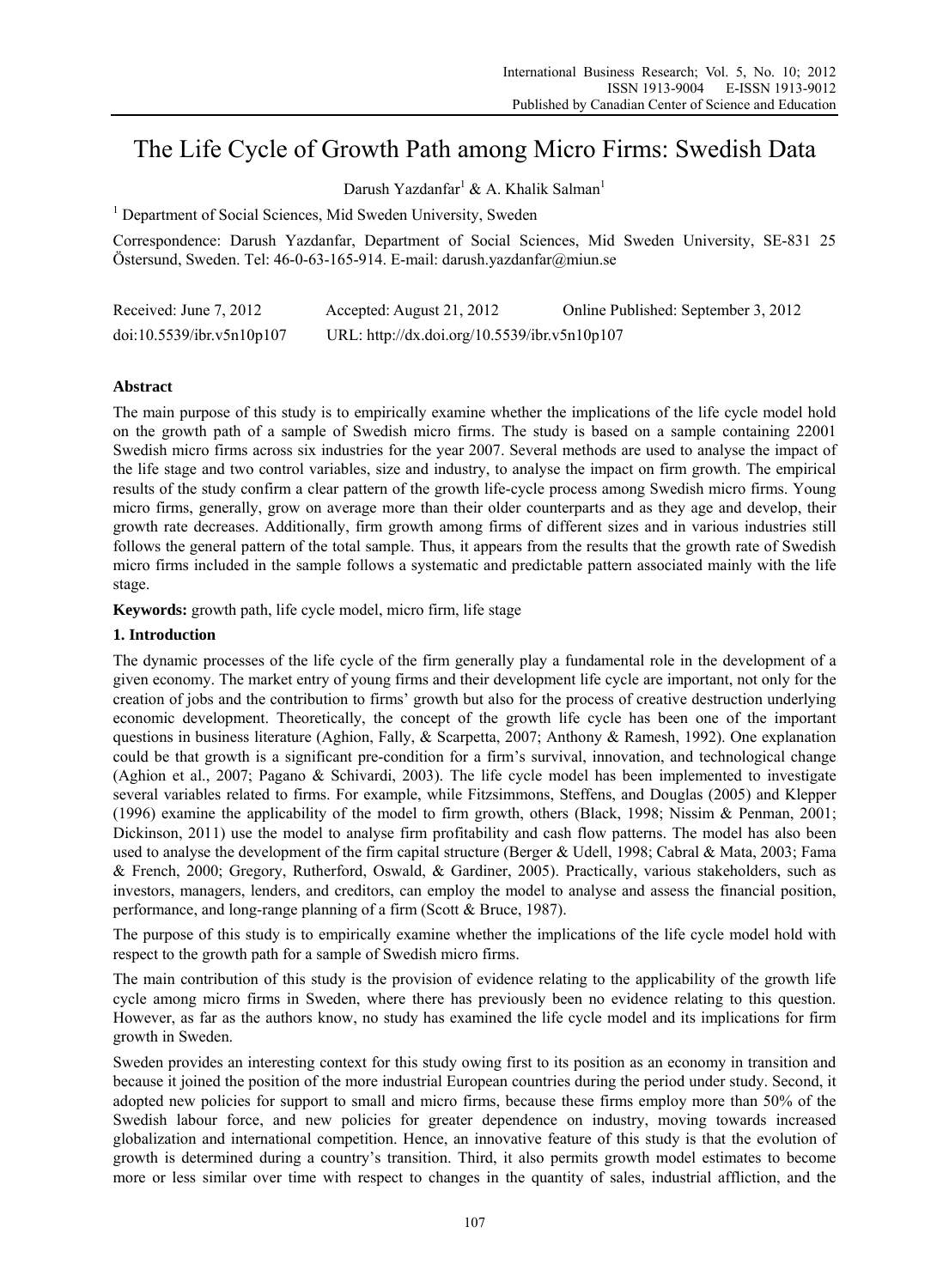number of employees. Accordingly, this study provides useful insights, at the cross-country level, into change in a major activity within each economy.

The study is organized as follows. Section 2 presents the key conceptual framework and summarizes the previous empirical studies. Section 3 gives an overview of the variables, their theoretical justification, the research hypotheses and data used in the study. The empirical results are presented in Section 4, and the final section draws together the main conclusions.

# **2. Theoretical Framework and Previous Empirical Studies**

## *2.1 Theoretical Framework*

Growth has been regarded as one of the pre-conditions for firm survival, innovation, and technological change (Aghion et al., 2007; Pagano & Schivardi, 2003). However, as a result of increasing competition, improved efficiency, and pricing pressure, firms are facing great difficulties in achieving sustainable growth. Thus, the question of which determinants explain growth is one of high priority for firm stakeholders. Theoretically, according to stochastic approaches, such as Gibrat's law, firms grow randomly and independently of variables such as age and size. Contradictorily, the deterministic approaches, such as the life cycle model, suppose that firm-specific characteristics, for example the firm life stage and size, explain firm growth (Audretsch, Santarelli, & Vivarelli, 1999; Dunne & Hughes, 1994; Yasuda, 2005). Specifically, from the perspective of the life cycle model, a firm or any organization – like any biological organism – develops through the stages of a life cycle consisting of a set of life stages that begins at birth and ends in death (Olsen, Tse, & West, 1992). However, the number of life stages has been the subject of controversy. Previous literature suggests that the number of development stages can vary between three and ten (Adizes, 2004; Lester, Parnell, & Carraher, 2003). For example, a number of researchers, such as Smith, Mitchell, and Summer (1985), suggest a three-stage life cycle model. However, Quinn and Cameron (1983) implement a four-stage life cycle model. On the other hand, Miller and Friesen (1984), and Scott and Bruce (1987) establish a five-stage model. Furthermore, Flamholtz (1986) adapts a seven-stage model and Adizes (1989) uses a model made up of ten life cycle stages. Despite all the controversy, there is a common feature among these interpretations: firms' performance in terms of growth, profitability, and productivity over time follows an inverted U-shape, increasing initially and declining with age. This process can be explained, for example, by the change in firms' characteristics, owners' preferences, and industry characteristics related to different types of challenges and opportunities.

#### *2.2 Previous Empirical Studies*

According to previous research, young SMEs (small and medium-sized enterprises) are likely to be less diversified (Campa & Kedia, 2002) and associated with high risk (Berger & Udell, 1998), high and volatile profitability (Peel & Wilson, 1996), and finally high growth (Mead & Liedholm, 1998). The relationship between age and performance in terms of profitability and growth rates has been explained by the risk–return approach. Accordingly, over the life stages, the risks associated with small firms, for example bankruptcy risk, reduce as the firm becomes older and the rates of return decrease (Berger & Udell, 1998**)**. On the other hand, based on the entrepreneurial activities approach, as firms become older, they are more likely to lose the entrepreneurial capability to meet the continuous challenges related to changing market requirements and exploit profit opportunities (Sorensen & Stuart, 2000). Likewise, in line with the organization perspective, age is likely to influence performance and lead to organizational inertia, suggesting an inverted U-shaped association between age and performance (Leonard-Barton, 1992).

#### **3. Selection of Variables, the Research Hypotheses and Data**

#### *3.1 Selection of Variables*

Based on the purpose of the study and the relevant literature, the firm growth rate has been chosen as the dependent variable and the age category, as a proxy for the life cycle, as the main independent variable. Furthermore, since the association between the firm life cycle and its growth possibly overlaps with size and industry affiliation, the relationship between these and growth have also been investigated.

#### 3.1.1 Dependent Variable

The dependent variable in this study, growth, can be defined in various ways, for example, in terms of an absolute change in the number of employees, market share, turnover, value-added, and sales (McMahon, 2000). However, most previous studies have used the percentage change in sales as a proxy for growth (Beck, Demirguc-Kunt, & Maksimovic, 2005). It is expected that the firm growth rate will differ between life cycle stages and decrease as firms become older. This measure has been used in previous research by McMahon (2000).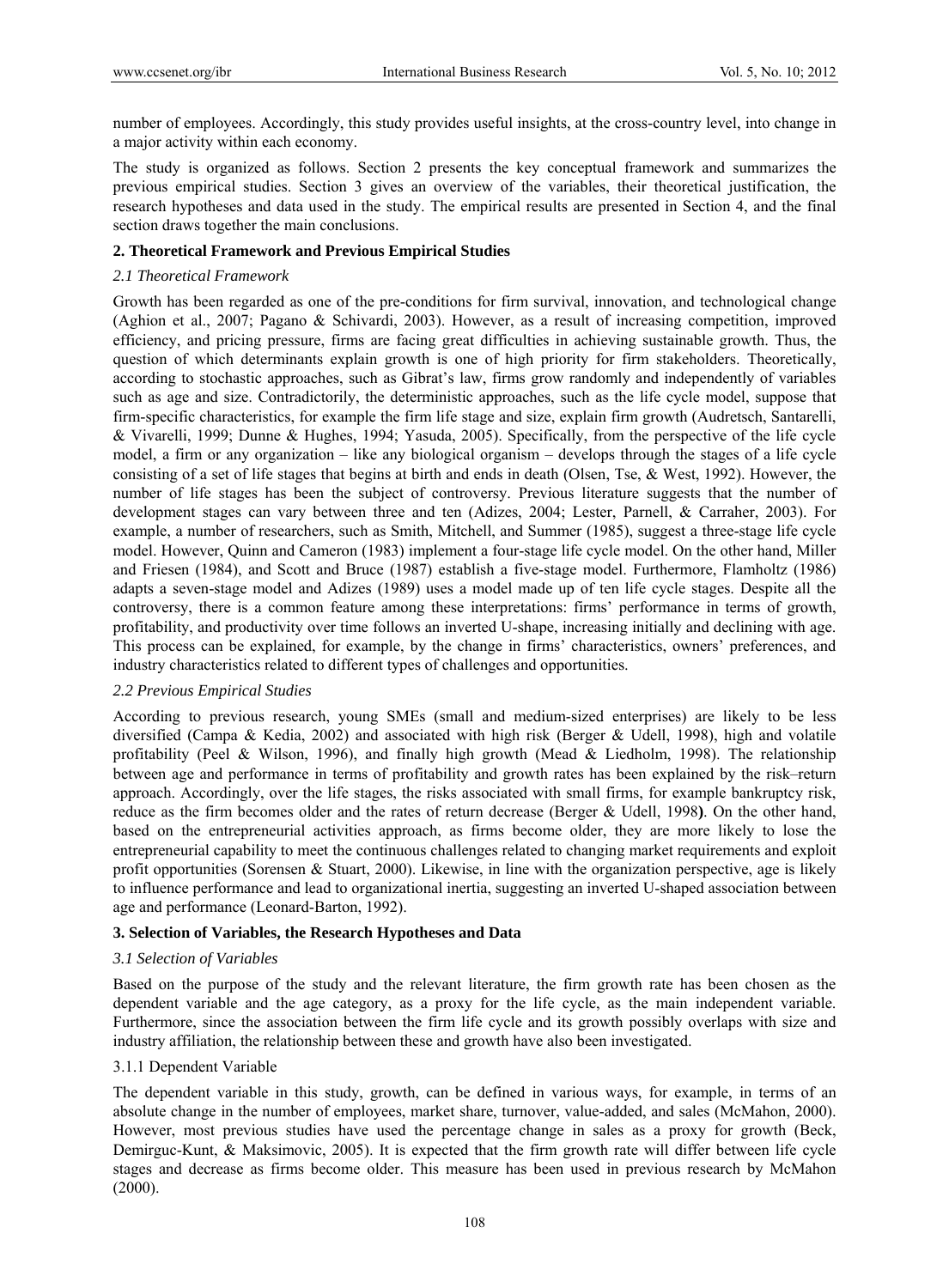# 3.1.2 Independent Variable

The main independent variable in this study is the life cycle stage. The micro firms in the sample are grouped into six age categories as a proxy for the life cycle stages. Firm age has generally been considered as one of the key explanatory variables of growth (Autio, 2005; Storey, 1994). However, the relationship between firm age and growth is ambiguous and complex (Jovanovic, 1982). The controversy among the previous literature regarding the relationship between age and growth can be explained partly by the fact that firm growth is a multi-dimensional and complex phenomenon. For instance, whereas some previous empirical studies have found a positive impact of firm age on growth (Elston, 1993), others have reported that firm age negatively effects growth (Almeida & Campello, 2007; Hobdari, Derek, & Mygind, 2009). In agreement with a number of previous studies, for example that of Tam, Lee, and Chung (2001), the current study is based on a six-stage life cycle development assumption. In addition, the age of the firm is measured as the number of years of the firm's life at the time of the research. Accordingly, the firms included in the sample are grouped in the following age subsamples:

First stage, age category  $1: \le 5$  years

Second stage, age category 2: 6–10 years

Third stage, age category 3: 11–15 years

Fourth stage, age category 4: 16–20 years

Fifth stage, age category 5: 21–25 years

Sixth stage, age category  $6:$  > 25 years

Given the life cycle model, as firms become older, theoretically, it is likely that their growth rate will decrease.

#### *3.2 Control Variables*

## 3.2.1 Size

Firm size has been regarded as an important variable in measuring a firm's life cycle and it plays a significant role in the growth pattern and process (Beck et al., 2005; Storey, 1994; Ou & Haynes, 2006; Vos, Jia-Yuh Yeh, Carter & Tagg, 2007). However, the pattern of the relationship between firm size and growth has been subject to controversy (Storey, 1994). A number of previous studies propose that smaller firms face various obstacles, such as financial constraints, that negatively affect firm growth (Oliveira & Fortunato, 2006; Yasuda, 2005). Conflictingly, other research streams suggest a positive relationship between size and growth (Wiklund, 1998). Accordingly, smaller, newborn firms grow faster than larger firms (Almeida & Campello, 2007; Wiklund, 1998). Sales, assets, and the number of employees have been used as proxies in the previous literature (Rajan  $\&$ Zingales, 1995). The fact that the number of employees has been regarded as a proxy for size is based on the microeconomic theory hypothesis of diminishing returns. The theory explains that, as a firm uses additional amounts of a changeable factor of production (employees) with the same quantity of the fixed factor of production (the marginal return), the variable factor eventually diminishes. The natural logarithm of the number of firm employees has been used as a proxy for size in this study.

#### 3.2.2 Industry Affiliation

According to the previous literature, a firm's growth can partly be explained by its industry affiliation (Gilbert, McDougall, & Audretsch, 2006). This is due to the fact that firms in a particular industry are not isolated islands and there are links among firms in any given industry. Thus, the growth of that sector is likely to have a pulling effect on member firms (Gilbert et al., 2006). The development stage of the industry has also been regarded as another variable that affects firm growth (Gilbert et al., 2006). Furthermore, due to the fact that networking enables firms to access resources, the network position of firms, which is linked to the industry, also influences their growth (Zaheer & Bell, 2005). Thus, unlike many previous studies, and to highlight the cross-sectional variations in growth rate, the current study includes six industries in the sample.

#### *3.3 The Research Hypotheses*

Based on the theoretical framework and previous studies, the following hypotheses are developed. According to the life cycle perspective, a firm's growth level is high during the start-up stage, and will gradually decrease as the firm ages. Hence, the study addresses the main research question:

1. Do the growth rates of the sample firms relate to their life cycles?

Two additional and related questions to the two control variables are formulated as follows: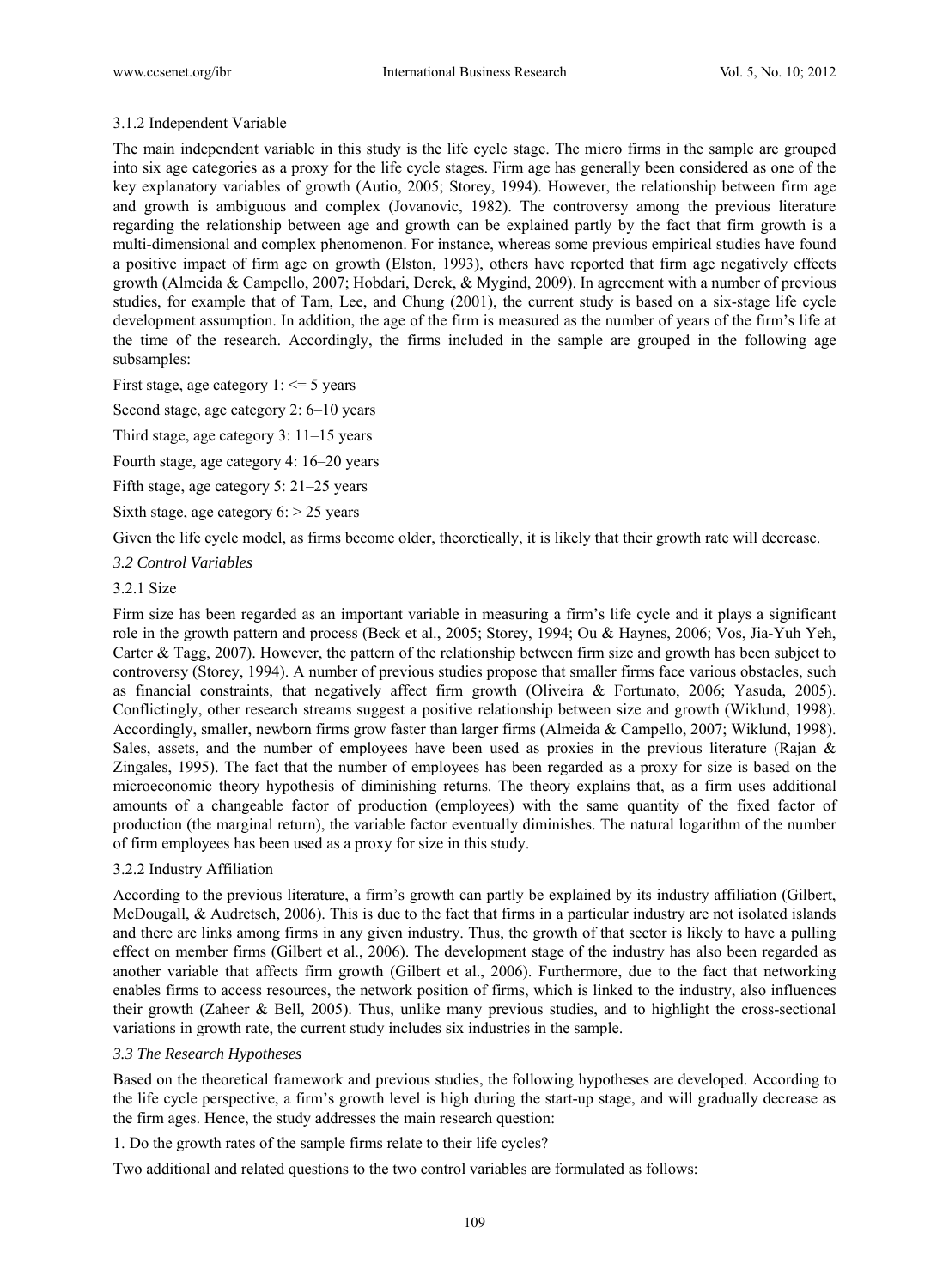2. Does the size of the sample firms relate to their growth rates?

3. Does the industry affiliation of the sample firms relate to their growth rates?

In line with the questions, three hypotheses are formulated as follows:

Hypothesis 1: There is a negative association between life stages and growth among sample firms.

Hypothesis 2: There is a positive relationship between the life stages and size among sample firms.

Hypothesis 3: Industry affiliations are negatively associated with growth among sample firms.

## *3.4 Data*

To test the hypotheses formulated previously, comprehensive data sets were obtained from the database AffärsData, a commercial databank, covering all the firms in six industries for the year 2007. Panel data based on financial statements generally suffer from possible problems, such as outliers or missing data. To overcome this problem, all the firms with any zeros, negative values, or outlier observations were excluded from the initial database. Subsequently, a total of 22001 firms in six industries, metal, health care, retail trade, consulting, construction, and restaurants, were included in the final sample and estimations (firms classified with a one-digit Standard Industrial Classification code). The following section provides a summary of the descriptive statistics of the sample.

# **4. Empirical Results**

# *4.1 Descriptive Statistics*

Table 1 shows a summary of the descriptive statistics of the sampled firms. Nearly half of the firms operate in the wholesale or retail trades, but there is also significant representation in several manufacturing sectors, transportation, and a variety of service segments. All the firms included in the sample fall into the 'micro' firm sector, with fewer than ten employees and an average of three employees per firm. Moreover, the firms in the sample are characterized by an average age of around 19 years. As confirmed by the descriptive statistics, the sample is characterized by homogeneity among the sectors with regard to age and size. However, the growth rate varies considerably among sectors, averaging approximately 10%, with a standard deviation of 7%.

|                          | Metal    | Health care  | Retail trade | Consulting       | Construction       | Restaurants | Total    |
|--------------------------|----------|--------------|--------------|------------------|--------------------|-------------|----------|
| No. of firms             | 2211     | 3721         | 7039         | 4605             | 2470               | 1955        | 22001    |
| $%$ firms                | 0.100495 | 0.169128     | 0.31994      | 0.209309         | 0.112268           | 0.08886     | 1.0000   |
| Employees: mean          | 3.825871 | 3.013975     | 3.606478     | 2.007166         | 2.754656           | 3.97289     | 3.130494 |
| Employees: std deviation | 2.444678 | 2.156465     | 2.194828     | 1.523546         | 2.059201           | 2.311863    | 2.197854 |
| Employees: Levene test   | 0.000    | 0.000        | 0.000        | 0.000            | 0.000              | 0.000       | 0.000    |
| Employees: Welch test    | 0.000    | 0.000        | 0.000        | 0.000            | 0.000              | 0.000       | 0.000    |
| Age: mean                | 20.32422 | 18.21088     | 20.98735     | 16.90076         | 17.69089           | 13.69503    | 18.57769 |
| Age: std deviation       | 12.24139 | 10.75961     | 14.26374     | 11.2205          | 11.31444           | 9.971826    | 12.41952 |
| Age: Levene test         | 0.000    | 0.000        | 0.000        | 0.000            | 0.000              | 0.000       | 0.000    |
| Age: Welch test          | 0.000    | 0.000        | 0.000        | 0.000            | 0.000              | 0.000       | 0.000    |
| Growth: mean             | 0.132395 | 0.028227     | 0.057711     | 0.164151         | 0.198472           | 0.136955    | 0.105353 |
| Growth: std deviation    | 1.312716 | 0.295461     | 0.586744     | 0.670611         | 0.824797           | 0.583477    | 0.708726 |
| Growth: Levene test      | 0.000    | 0.000        | 0.000        | 0.000            | 0.000              | 0.000       | 0.000    |
| Growth: Welch test       | 0.000    | 0.000        | 0.000        | 0.000            | 0.000              | 0.000       | 0.000    |
| Growth among industries  |          | <b>ANOVA</b> |              | Levene statistic | Welch t. statistic |             |          |
| Sig.                     |          | 0.00         |              | 0.000            | 0.000              |             |          |
| ${\bf F}$                |          | 31.683       |              |                  |                    |             |          |

Table 1. Descriptive statistics of the sample firms (means, standard deviations of variables)

Note: \* Levene test: test of homogeneity of variances at 0.01, \*\* Welch t-tests of equality of mean at 0.01.

# *4.2 The Results of ANOVA*

The descriptive results shown in Table 2 indicate that very young firms (age  $\leq$  5 years) grow on average more than any other firms included in other age categories. The growth rate is around 28% for the youngest age category, and it decreases over the life cycle to around 4% for the oldest. Table 2 also provides the results of the ANOVA, which show significant differences in growth across the different life cycle stages at the 1% level ( $F =$ 112.218;  $p = 0.000$ ). In other words, the findings confirm that as the firms in the sample become older, their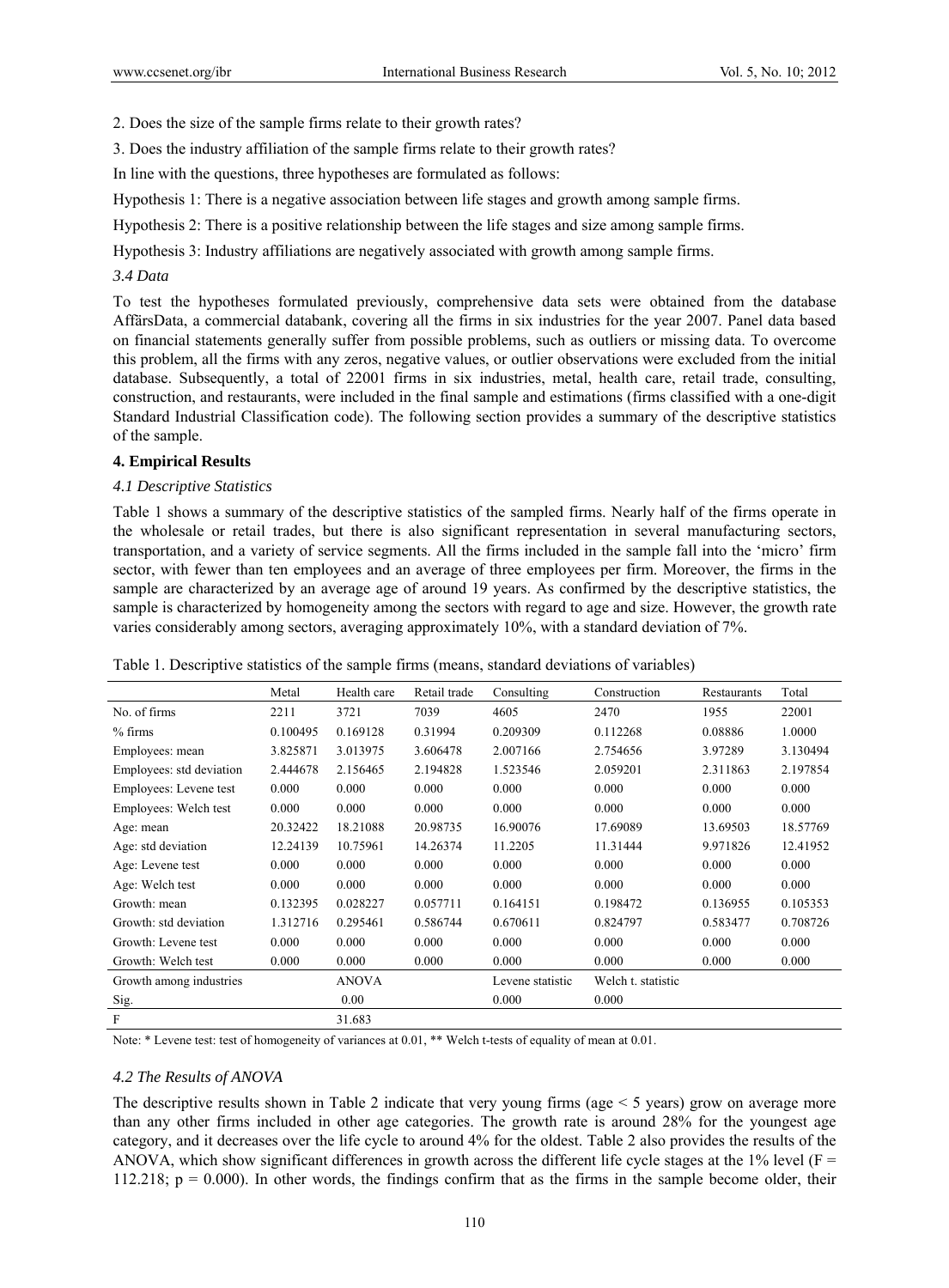growth rates systemically follow a life cycle decline. Moreover, a negative and significant correlation (CC= -.084; p=0.000) between a firm's life stage and its growth is observed, confirming again that the older firms are characterized by lower levels of growth. However, the relationship between life stage and size is positive (CC= 0.086;  $p=0.000$ ; indicating that firm size appears to increase with the life stage. These findings are consistent with the first and second hypotheses.

As shown in table 1, the results of ANOVA of growth across six different industry sectors, reveal that this variation is statistically significant ( $F = 31.683$ ;  $p = 0.000$ ).

To examine the validity of the results, a number of robustness tests, including the J-B test (Jarque–Bera test), are performed to test the homogeneity of variances and the equality of the population means, supporting the reliability of the descriptive statistics and the ANOVA analysis. These ANOVA results also show that firm size  $(F = 56.194; p = 0.000)$  and industry  $(F = 71.499; p = 0.000)$  influence the growth rate.

| Life stage(age category)                                                | Average    | St.       | N              | $%$ firms in | $J-B$ $p$    | Welch     | Levene    |
|-------------------------------------------------------------------------|------------|-----------|----------------|--------------|--------------|-----------|-----------|
|                                                                         | growth     | deviation |                | sample       |              | statistic | statistic |
| $\leq$ 5 years, first stage                                             | 0.284193   | 0.749544  | 2294           | 0.104268     | 0.000        | 0.000     | 0.000     |
| 6–10 years, second stage                                                | 0.144752   | 1.218941  | 4005           | 0.182037     | 0.000        | 0.000     | 0.000     |
| $11-15$ years, third stage                                              | 0.097239   | 0.609907  | 3314           | 0.15063      | 0.000        | 0.000     | 0.000     |
| 16–20 years, fourth stage                                               | 0.069223   | 0.460982  | 4975           | 0.226126     | 0.000        | 0.000     | 0.000     |
| $21-25$ years, fifth stage                                              | 0.064386   | 0.464769  | 3436           | 0.156175     | 0.000        | 0.000     | 0.000     |
| $>$ 25 years, sixth stage                                               | 0.049873   | 0.412726  | 3977           | 0.180765     | 0.000        | 0.000     | 0.000     |
| Total                                                                   | 0.105353   | 0.708726  | 22001          | 1.00         | 0.000        | 0.000     | 0.000     |
|                                                                         |            | Wilks'    | Lawley-Hotelli | Pillai's     | Roy's        | F         | Sig       |
| Validity tests                                                          |            | lambda    | ng trace       | trace        | largest root |           |           |
| Life cycle stage                                                        |            | 0.000     | 0.000          | 0.000        | 0.000        | 112.21    | 0.000     |
| Size                                                                    |            | 0.000     | 0.000          | 0.000        | 0.000        | 56.194    | 0.000     |
| Industry                                                                |            | 0.000     | 0.000          | 0.000        | 0.000        | 71.499    | 0.000     |
| Correlation coefficient (CC) between life<br>cycle and growth $P=0,000$ | $-0.084**$ |           |                |              |              |           |           |
| Correlation coefficient (CC) between life<br>cycle and size $P=0,000$   | $0.086**$  |           |                |              |              |           |           |
| Test of homogeneity of variances                                        |            |           |                |              |              |           |           |
| Levene statistic                                                        |            | 3.965     |                |              |              |           |           |
| Sig.                                                                    |            | 0.00      |                |              |              |           |           |
| Robust tests of equality of means                                       |            |           |                |              |              |           |           |
| Welch t. statistic                                                      |            | 93.156    |                |              |              |           |           |
| Sig.                                                                    |            | 0.00      |                |              |              |           |           |

Table 2. ANOVA of the growth ratio through the firm life cycle

Note: All tests use significance levels of all variables 0.01. J-B p-values are reported for the Jarque–Bera normality test; H0 = normality. \*\* Correlation between coefficient (Significant at the 0.01 level, P=0.000).

Additional diagnostic analyses of the results, including the F-test, Wilks' lambda, Pillai's trace, Hotelling Lawley, and Roy's greatest root, reject the null hypothesis that there is no significant difference in growth across the life stages. Hence, it can be concluded that there is significant impact on firms' growth of the life stage.

#### *4.3 Results of MANOVA (Multiple Analyses of Variance)*

As the next step in the empirical study, a MANOVA model without interactions, is performed using the independent variable, life stage, and two control variables, size, and industry affiliation, to estimate how the dependent variable, growth, is associated separately with them it was expected that, consistent with the third hypothesis, the independent variables would significantly influence growth. The results of one-way, two-way, and three-way MANOVAs for each independent variable and the impact of the three variables and their interactions altogether are presented in Table 3. The results indicate an overall significant finding ( $F = 2.75$  and  $P = 0.0000$ ) suggesting that both the independent variable and two control variables included in the model have a significant association with growth.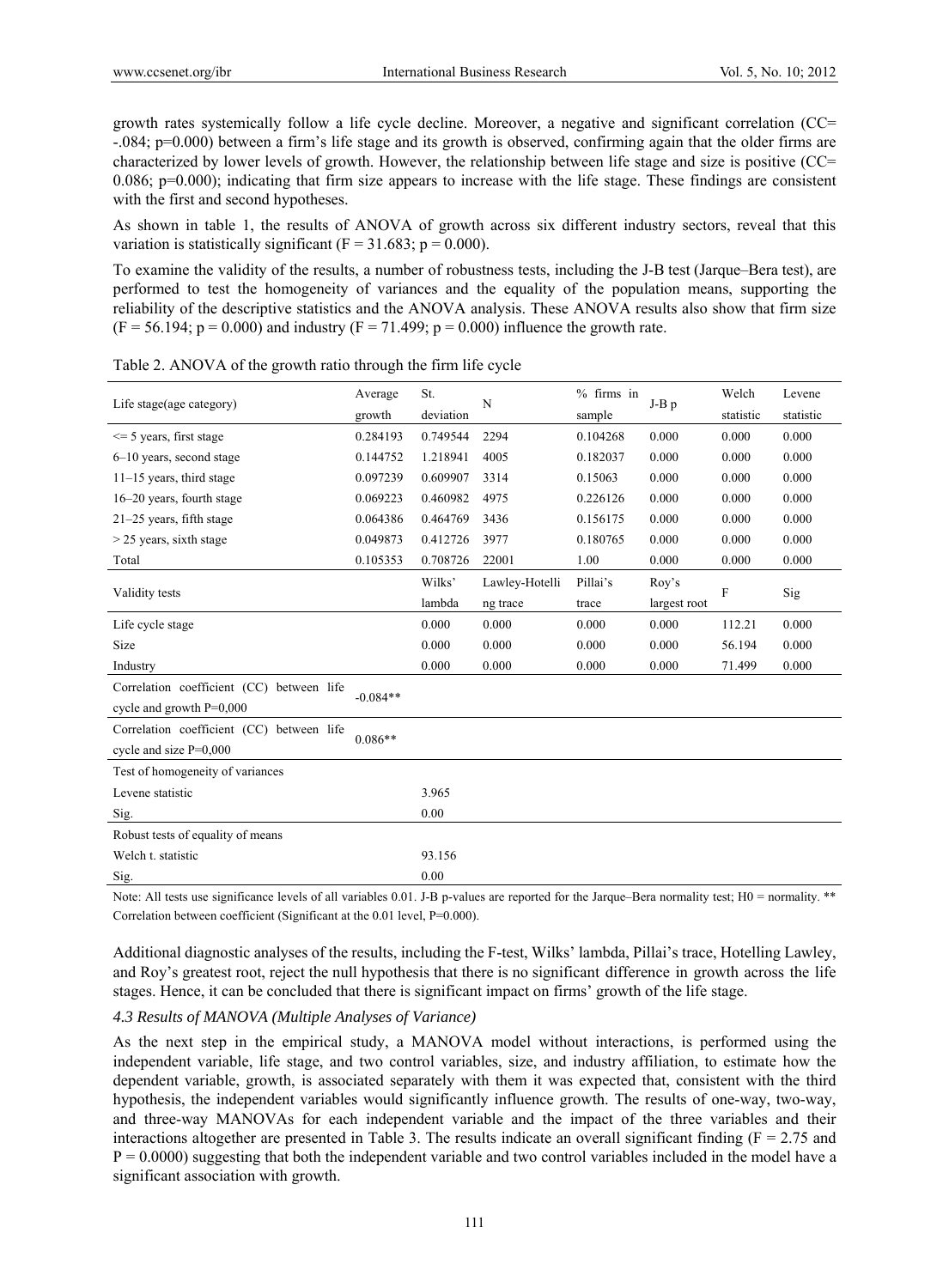| Source                     | Type III sum of squares | df    | Mean square | F         | Sig     | Partial eta squared |
|----------------------------|-------------------------|-------|-------------|-----------|---------|---------------------|
| Corrected model            | 434.656a                | 322   | 1.3498629   | 2.75650   | 0.0000  | 0.189               |
| Intercept                  | 130.4752                |       | 130.47516   | 266.43758 | 0.0000  | 0.217               |
| Life stage                 | 33.21551                | 5     | 6.6431003   | 13.56558  | 0.0000  | 0.116               |
| Size                       | 10.18841                | 8     | 1.2735509   | 2.60066   | 0.0077  | 0.074               |
| Industry                   | 31.04026                | 5     | 6.2080513   | 12.67719  | 0.0000  | 0.109               |
| Life stage * Size          | 21.93343                | 40    | 0.5483358   | 1.11973   | 0.2780  | 0.2780              |
| Life stage * Indus.        | 22.61179                | 25    | 0.9044716   | 1.12846   | 0.1623  | 0.118               |
| Size * Indus.              | 33.34903                | 40    | 0.8337256   | 1.70251   | 0.0037  | 0.117               |
| Life stage * Size * Indus. | 139.5374                | 199   | 0.7011928   | 1.43187   | 0.13241 | 0.456               |
| Error                      | 10615.77                | 21678 | 0.4897025   |           |         |                     |
| Total                      | 11294.62                | 22001 |             |           |         |                     |
| Corrected total            | 11050.43                | 22000 |             |           |         |                     |

#### Table 3. Results of MANOVA

Note: All tests have significance levels of all variables 0.01.

Additional analysis was conducted to investigate which individual variables are separately and significantly related to growth. The analysis shows that life stage, size in terms of employees, and industry affiliation achieve significant levels, explaining growth at the 0.01 level. The results also imply that the variable life stage ( $F =$ 13.56;  $p = 0.000$ ,  $\eta^2 = 0.116$ ) has the strongest association with growth compared to the control variables, size and industry affiliation. The next most important variable related to firm growth is industry affiliation ( $F =$ 12.67; p = 0.000,  $\eta^2$  = 0.106), followed by size (F = 2.60; p = 0.007,  $\eta^2$  = 0.074). Furthermore, to investigate the interaction among the variables, a two-way and a three-way MANOVA were conducted. The results of the two-way and three-way MANOVAs confirm that each variable, life stage, and the control variables, size and industry affiliation, are related to growth separately, supporting the second and third hypotheses. The diagnostic validity tests including the partial eta squared  $(\eta^2)$  of the independent variables of the model, intercept, show that each variable is relatively high, supporting the robustness of the findings. However, for the combinations of variables, eta squared ( $\eta^2$ ) illustrates low effect sizes. Eta squared ( $\eta^2$ ) measures the relative explanatory power of each variable and it is the proportion of the total variability of the dependent variable explained by the variation of the independent variable.

#### **5. Conclusions**

Since the growth of micro firms is an important pre-condition for job creation, wealth creation, and dynamic economic and sector development, the question of the relationship between the life cycle stage and growth has been a prioritized issue for both researchers and policy makers. Although the life cycle approach has been applied to explain several aspects related to the firm, empirical studies regarding its applicability to growth are limited. Based on the life cycle model, three hypotheses were developed and empirically examined in this study. Consistent with the hypotheses, the empirical results show a clear pattern of the growth life cycle process among micro firms included in this study. The results support the hypothesis that the growth rate of young micro firms is, on average, considerably higher than that of their older counterparts and as they develop and become older, the growth rate decreases Thus, firm growth in this study follows a systematic and predictable pattern that can be explained mainly by the life stage. Moreover, firm growth is found to increase with firm size. This implies that larger and younger firms are more likely to achieve higher growth. Furthermore, industry affiliation plays a certain role in explaining firm growth as the results indicate that despite the growth rate varying across different industry sectors somehow, the growth path of all the individual industries follows the common life cycle of the entire sample.

#### **References**

- Adizes, I. (1989). *Corporate life cycles: How and why corporations grow and die and what to do about it*. Englewood-Cliffs, NJ: Prentice Hall.
- Adizes, I. (2004). *Adizes Resources for Sustainable Exceptional Performance*. [online] Available at: www.adizes.com (Accessed 16 November 2004).
- Aghion, P., Fally, T., & Scarpetta, S. (2007). Credit constraints as a barrier to the entry and post-entry growth of firms. *Economic Policy, 22*(52), 731-790. http://dx.doi.org/10.1111/j.1468-0327.2007.00190.x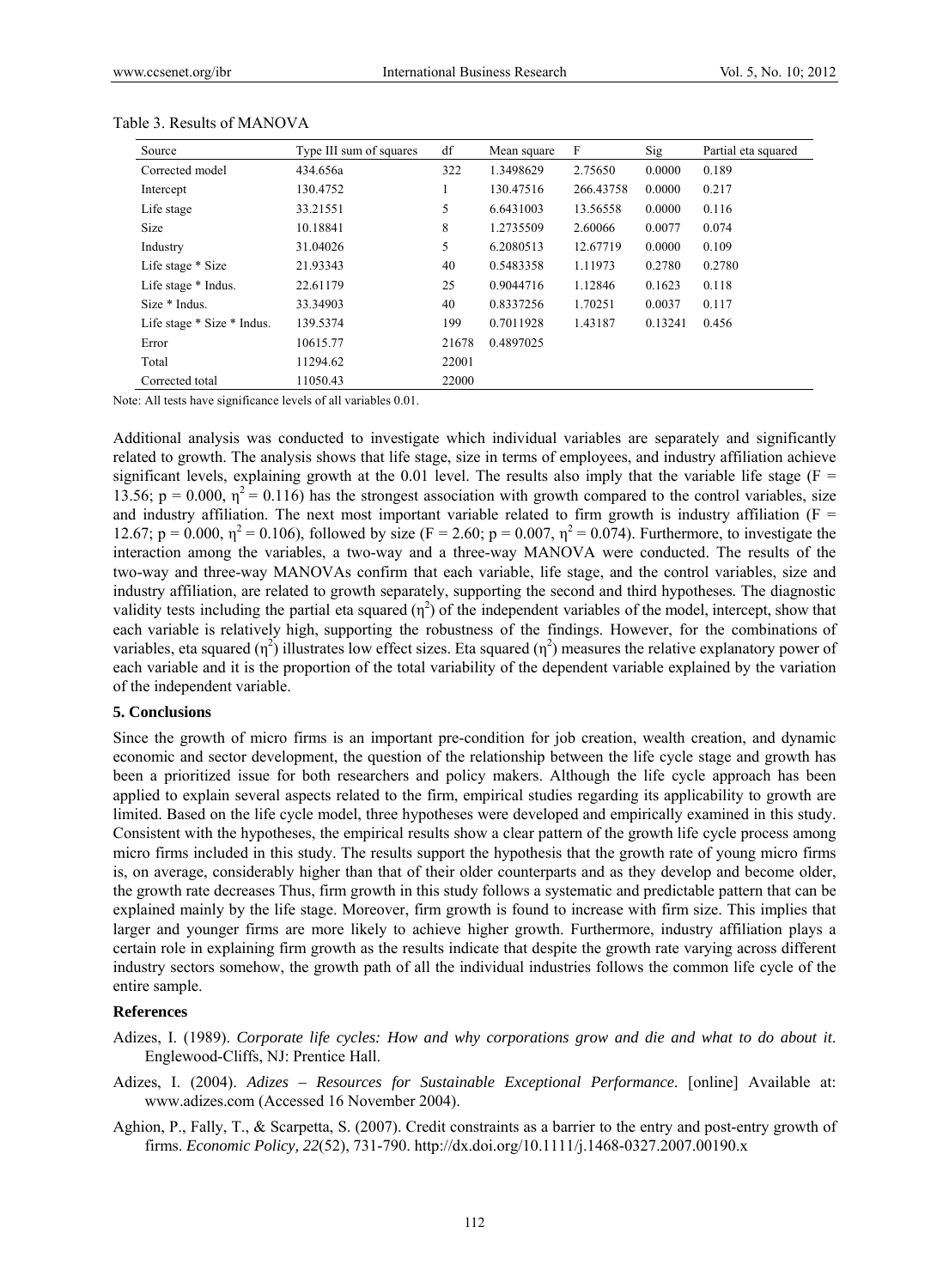- Almeida, H., & Campello, M. (2007). Financial constraints, asset tangibility, and corporate investment. *Review of Financial Studies, 20*(5), 1429-1460. http://dx.doi.org/10.1093/rfs/hhm019
- Anthony, J., & Ramesh, K. (1992). Association between accounting performance measures and stock prices: A test of the life cycle hypothesis. *Journal of Accounting & Economics*, *15*(2-3), 203-227. http://dx.doi.org/10.1016/0165-4101(92)90018-W
- Audretsch, D., Santarelli, E., & Vivarelli, M. (1999). Start-up size and industrial dynamics: Some evidence from Italian manufacturing. *International Journal of Industrial Organization*, *17*(7), 965-983. http://dx.doi.org/10.1016/S0167-7187(98)00002-2
- Autio, E. (2005). Creative tension: The significance of Ben Oviatt's and Patricia McDougall's article "Toward a theory of international new ventures". *Journal of International Business Studies*, *36*(1), 9-19. http://dx.doi.org/10.1057/palgrave.jibs.8400117
- Beck, T., Demirguc-Kunt, A., & Maksimovic, V. (2005). Financial and legal constraints to growth: Does firm size matter? *Journal of Finance, 60*(1), 137-177. http://dx.doi.org/10.1111/j.1540-6261.2005.00727.x
- Berger, A., & Udell, G. (1998). The economics of small business finance: The roles of private equity and debt markets in the financial growth cycle. *Journal of Banking and Finance, 22*(6-8), 613-673. http://dx.doi.org/10.1016/S0378-4266(98)00038-7
- Black, L. E. (1998). Life-cycle impacts on the incremental value-relevance of earnings and cash flow measures. *Journal of Financial Statement Analysis*, *4*(1), 40-56.
- Cabral, L. M. B., & Mata, J. (2003). On the evolution of the firm size distribution: Facts and theory. *American Economic Review*, *93*(4), 1075-1090. http://dx.doi.org/10.1257/000282803769206205
- Campa, J. M., & Kedia, S. (2002). Explaining the diversification discount. *Journal of Finance*, *57*(4), 1731-1762. http://dx.doi.org/10.1111/1540-6261.00476
- Dickinson, V. (2011). Cash flow patterns as a proxy for firm life cycle. *The Accounting Review*, *86*(6), 1969-1994. http://dx.doi.org/10.2308/accr-10130
- Dunne, P., & Hughes, A. (1994). Age, size, growth and survival: UK companies in the late 1980s. *Journal of Industrial Economics*, *42*(2), 115-140. http://dx.doi.org/10.2307/2950485
- Elston, J. A. (1993). Firm ownership structure and investment theory and evidence from German panel data. Wissenschaftszentrum Berlin (WZB), *Discussion paper* no. FS IV 93.
- Fama, E. F., & French, K. R. (2000). Forecasting profitability and earnings. *Journal of Business*, *73*(1), 161-175. http://dx.doi.org/10.1086/209638
- Fitzsimmons, J. R., Steffens, P. R., & Douglas, E. J. (2005). Growth and profitability in small and medium sized Australian firms. *AGSE Entrepreneurship Exchange*, AGSE Swinburne University of Technology, pp. 164-178.
- Flamholtz, E. (1986). *Managing the Transition from an Entrepreneurship to a Professionally Managed Firm.* San Francisco: Jossey-Bass.
- Gilbert, B. A., McDougall, P. P., & Audretsch, D. B. (2006). New venture growth: A review and extension. *Journal of Management*, *32*(6), 926-950. http://dx.doi.org/10.1177/0149206306293860
- Gregory, B. T., Rutherford, M. W., Oswald, S., & Gardiner, L. (2005). An empirical investigation of the growth cycle of small firm financing. *Journal of Small Business Management*, *43*(4), 382-393. http://dx.doi.org/10.1111/j.1540-627X.2005.00143.x
- Hobdari, B., Derek, C. J., & Mygind, N. (2009). Capital investment and determinants of financial constraints in Estonia. *Economic Systems*, *33*(4), 344-359. http://dx.doi.org/10.1016/j.ecosys.2009.05.004
- Jovanovic, B. (1982). Selection and evolution of industry. *Econometrica*, *50*(3), 649-670. http://dx.doi.org/10.2307/1912606
- Klepper, S. (1996). Entry, exit, growth, and innovation over the product life cycle. *American Economic Review*, *86*(3), 562-583.
- Leonard-Barton, D. (1992). Core capabilities and core rigidities: A paradox in managing new product development. *Strategic Management Journal*, *13*(1), 111-125. http://dx.doi.org/10.1002/smj.4250131009